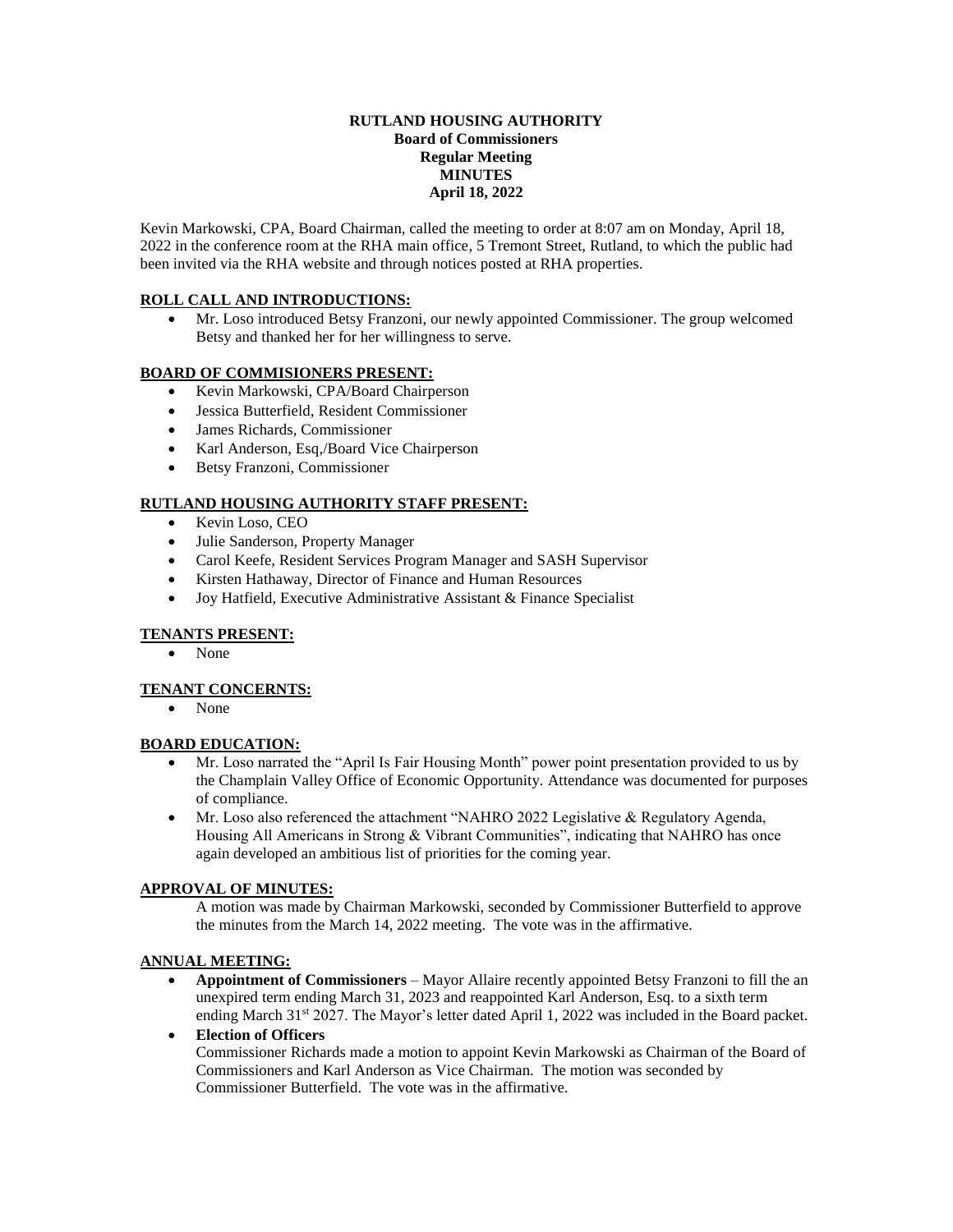**Annual Report-**Mr. Loso reported that he is currently drafting the Annual Report for review by the Board.

#### **CONSENT AGENDA:**

 A motion was made by Commissioner Anderson and seconded by Commissioner Butterfield to approve the consent agenda. The vote was in the affirmative.

## **CHIEF OPERATING OFFICER'S REPORT:**

**Development Update**

**CSJ**-Mr. Loso announced that he has removed himself from the College of Saint Joseph project to avoid any conflict of interest between RHA and Heritage Family Credit Union where he currently serves as Chairman of the Board of Directors. Once acquisition of the property is completed, the RHA will re-engage with the planning group that is coordinating efforts. It is anticipated that a planning process will be undertaken to develop a master plan for the site. The prevailing opinion is that part of the site should include a mix of affordable and market rate rentals and single family homes.

**Griswold**-Mr. Loso also reported that he has heard from Evernorth that a new project developer has been hired and that they are ready to embark on the feasibility stage for possible housing to be located on the old Griswold site. A property visit and meeting are scheduled for April 22<sup>nd</sup>.

 **IT Update**: The software conversion from HAB to PHA Web is underway. Given the features of the new software, Mr. Loso suggested possibly eliminating the need for weekly manual check signing by providing the check register monthly via email to Commissioner Markowski for review as well as the invoices, should Commissioner Markowski request them. Any checks for staff would still require manual review and signing. Ms. Hathaway and Mr. Loso will contact our new accountant to determine if this procedure is HUD compliant and to revise the Internal Controls Policy as needed. Mr. Loso also reported that PHA Web includes specific portals for Section 8 landlords, applicants and tenants, all of which provide multiple options to provide access to relevant resources. The landlord portal will be implemented first with the others to follow.

## **FINANCIAL STATEMENTS:**

#### **Finance/Administration Report**

 Ms. Hathaway reported that as of 2/28/2022, the year to date surplus is \$416,403.00 which represents a positive variance of \$440,723.00 minus PILOT of \$24,320.00. The surplus is in large part due to accounting requirements under the RAD conversion. Fuel and gas are \$16,816.00 over budget while the electric is \$16,500.00 under budget. Ms. Hathaway will check for any misclassifications to confirm these numbers. The balance of the General Fund as of 2/28/2022 is \$1,001,611.75.

**RFQ for Accounting and Consulting Services & Contract Award**

Mr. Loso reported that Marcum, who submitted the most advantageous proposal to serve as our new Fee Accountant/Financial Consultant, is also our current auditor. Once the Letter of Engagement is executed, they will no longer be able to remain in the role as auditor. Ms. Hathaway and Mr. Loso are currently finalizing an RFQ to secure a new auditing firm. Mr. Loso asked the Board for approval of the Marcum proposal and for authorization to sign the contract.

A motion was made by Commissioner Richards and seconded by Commissioner Butterfield to approve:

**Resolution #2022-06: To award the Fee Accounting and Consulting Contract to MARCUM Accounts/Advisors for FYE 2023, 2024 and 2025 with options for 2026 & 2027 and to authorize the CEO to execute same.** 

The vote was in the affirmative.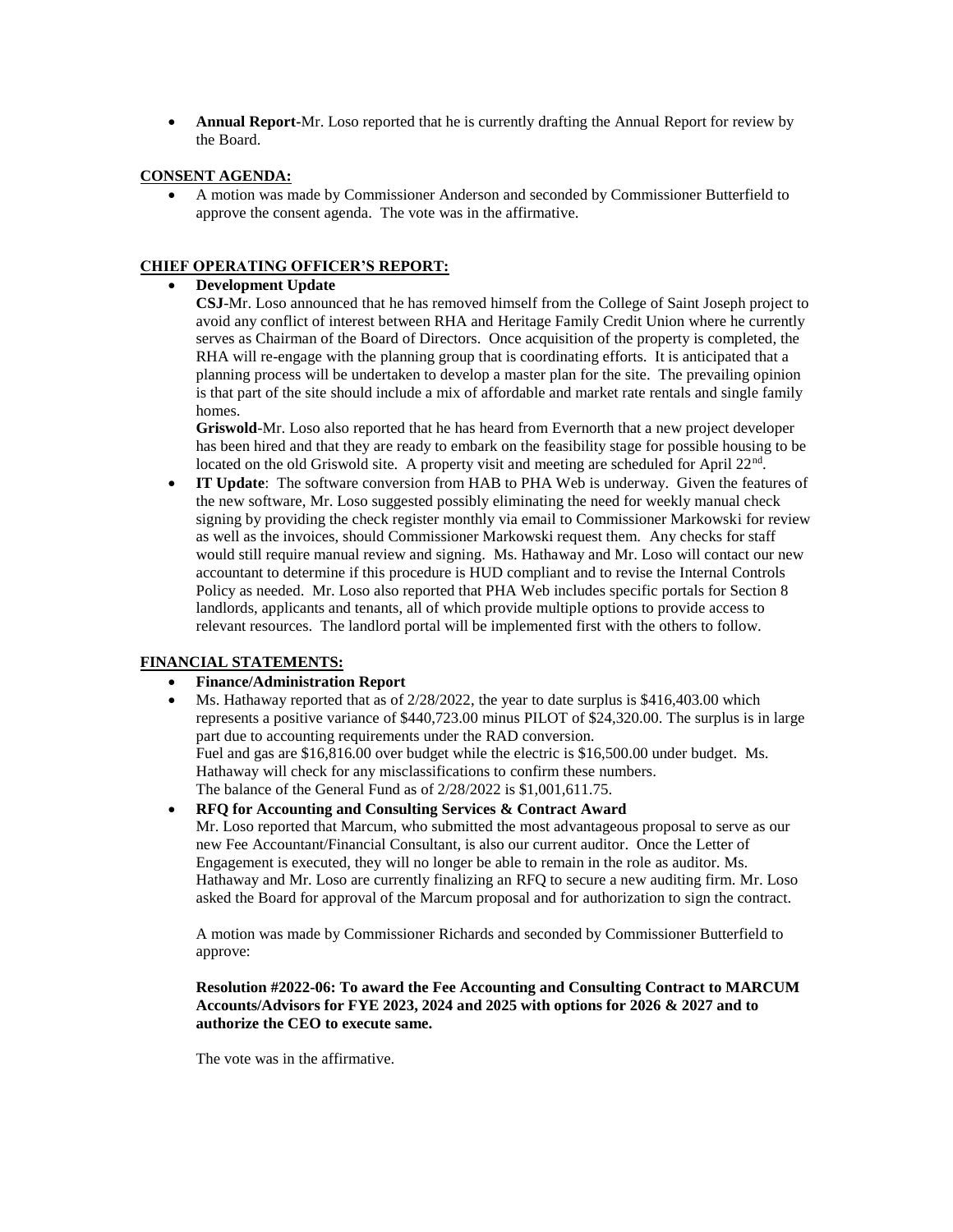#### **RFQ Auditing Services**

Ms. Hathaway reported that she is currently working on the RFQ and that it is with Mr. Loso for review.

#### **PROPERTY MANAGER'S REPORT:**

Ms. Sanderson reported the following:

**TWCT** is 100% occupied and the recertification process is complete. Also, the fuel tank for the emergency generator was replaced due to a leak.

**Sheldon Towers** has one empty unit with an orientation and lease up scheduled and the recertification process is complete. Unit 806 is currently open but is being held for the transfer of the tenant from 204 so that renovations can be completed on that unit.

**Hickory Street** Phase 2 & 3 is 100% occupied. Phase one has one vacancy.

The pellet boiler at phase 2 has been professionally cleaned and our maintenance department has various spring clean-up projects under way.

#### **SECTION 8 UPDATE:**

 Mr. Loso reported that we currently have 3 Housing Choice Vouchers and 21 Mainstream Vouchers open. As previously reported, the lack of available housing inventory continues to be the biggest challenge.

## **RESIDENT SERVICES PROGRAM:**

 Carol Keefe reported that the ROSS grant has ended. The final report will be forwarded to HUD by the end of the week. Also, Lisa McCarthy has been named SASH Coordinator at the Housing Trust of Rutland County, filling the last open Coordinator position. The only remaining open wellness nurse position is located at Maple Village/Village Manor. 3 SASH Coordinators are currently enrolled in and attending mental health training. A high blood pressure self-management class starts April 6<sup>th</sup> at the Parker House. Ms. Keefe reports she has a scheduled meeting with Southwestern Vermont Council on Aging case managers to implement new procedures. Lastly, RRMC has a new Community Health Improvement Self-Management Coordinator, Joanne Lemay.

## **INFORMATIONAL ITEMS:**

The following informational items were included in the Board packet:

- A. Consolidated Aged Delinquency Reports 04/2022
- B. Collections Report 04/2022
- C. Lease Violations/Evictions 04/2022
- D. Occupancy Reports -04/2022

#### **OLD/NEW BUSINESS:**

 Habitat for Humanity-Tabor House ground breaking, Hickory Street on Saturday, April 23rd at 1:00 pm.

#### **EXECUTIVE SESSION:**

A motion was made by Commissioner Franzoni and seconded by Commissioner Richards to go into Executive Session at 9:00 am for the purpose of discussing contractual or human resource issues the premature disclosure of which would put the RHA at a significant disadvantage. The vote was in the affirmative.

The Board came out of Executive Session at 9:10 am on a motion by Commissioner Butterfield, seconded by Commissioner Franzoni. The vote was in the affirmative.

#### **ADJOURNMENT:**

Commissioner Richards made the motion to adjourn the meeting. It was seconded by Commissioner Butterfield. The meeting was adjourned at 9:10 am.